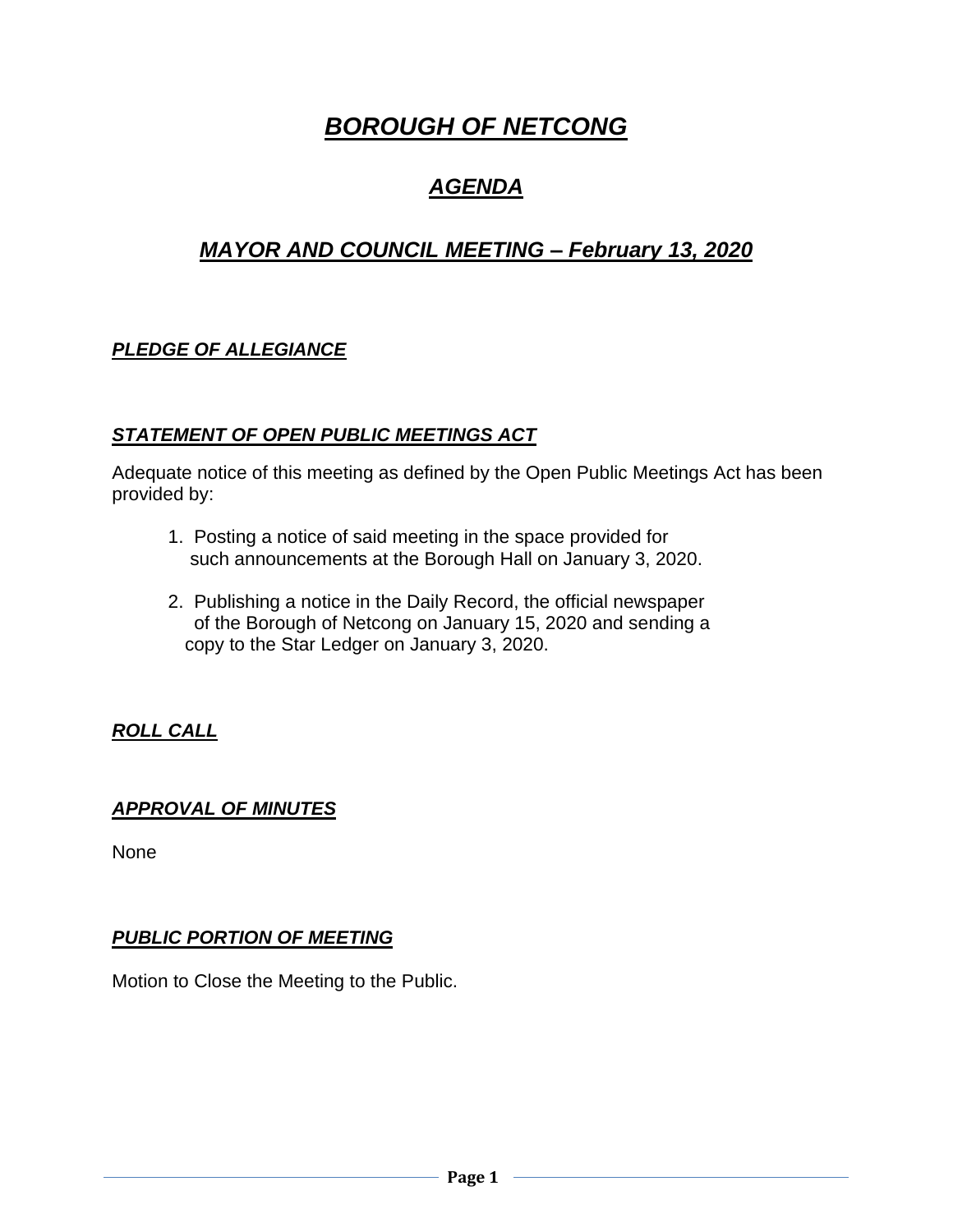#### *ORDINANCE ADOPTIONS*

**1. Ordinance 2020-1-** AN ORDINANCE AUTHORIZING THE CHIEF OF POLICE TO EXECUTE AN APPLICATION FOR A CHARITABLE SOLICITATION PERMIT FOR NETCONG VOLUNTEER FIRE COMPANY NO. 1's "COIN DROP" ON MEMORIAL DAY WEEKEND AT THE INTERSECTIONS OF ALLEN STREET AND LEDGEWOOD AVENUE AND MAIN STREET AND ROUTE 46 AND ROUTE 183 IN THE BOROUGH OF NETCONG, COUNTY OF MORRIS, STATE OF NEW JERSEY

Motion to Read Ordinance 2020-1- by Title Only on Second Reading and a Hearing Held Thereon

Motion to Close Public Hearing.

Motion to Adopt Ordinance #2020-1

#### *CORRESPONDENCE*

None

#### *BOROUGH ADMINISTRATOR REPORT*

#### *COMMITTEE REPORTS*

| Finance & Insurance:                                                                     | E. Still     | J. Sylvester |
|------------------------------------------------------------------------------------------|--------------|--------------|
| Economic Development:                                                                    | R. Hathaway  | E. Still     |
| <b>Public Safety:</b><br>(Police, Fire, Rescue)                                          | J. Sylvester | E. Koster    |
| Dept. of Public<br>Works & Utilities:                                                    | E. Koster    | R. Hathaway  |
| Recreation:                                                                              | J. Albensi   | T. Laureys   |
| <b>Public Services:</b><br>(Human Services<br>Recycling & Solid<br><b>Waste Disposal</b> | T. Laureys   | J. Albensi   |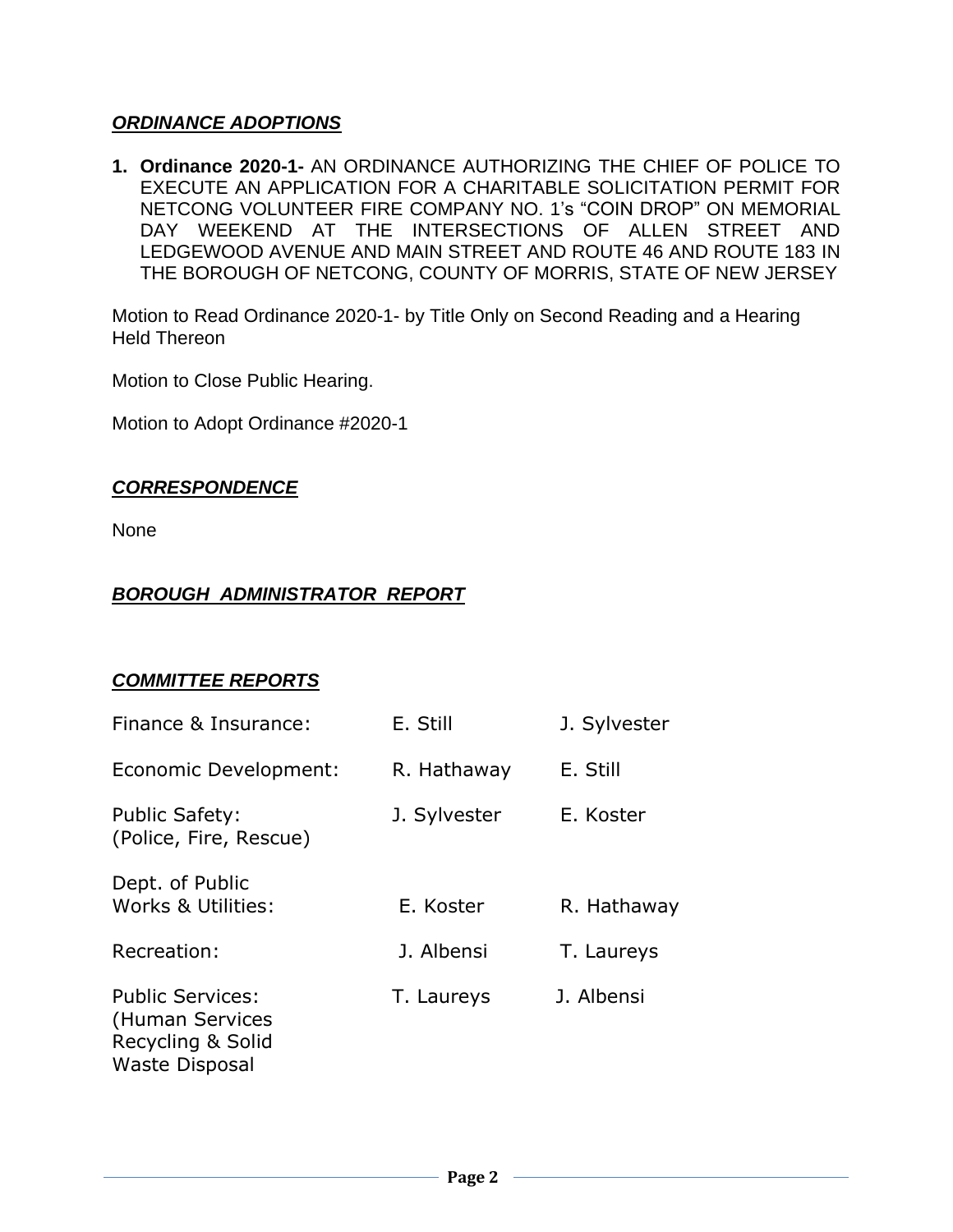#### *OLD BUSINESS*

None

#### *NEW BUSINESS*

None

### *PRIVILEGE OF THE FLOOR TO THE COUNCIL*

#### *MAYOR'S COMMENTS*

#### *RESOLUTIONS*

- **1. Resolution 2020- 31-** Redeem Tax Sale Certificate 19-00006
- **2. Resolution 2018- 32-** Appointing Back-up Water Operator

#### *ORDINANCE INTRODUCTIONS*

**1. Ordinance 2020-2 - AN ORDINANCE AUTHORIZING THE POLICE CHIEF TO EXECUTE AN APPLICATION FOR A CHARITABLE SOLICITATION PERMIT FOR AMERICAN LEGION AMBULANCE CORP OF STANHOPE/NETCONG'S "COIN DROP" ON JUNE 5 TH, JUNE 6 TH 2020 AND ON SEPTEMBER 11 TH, AND SEPTEMBER 12 th, 2020 AT THE INTERSECTIONS OF ALLEN STREET AND LEDGEWOOD AVENUE AND MAIN STREET AND ROUTE 46 IN THE BOROUGH OF NETCONG, COUNTY OF MORRIS, STATE OF NEW JERSEY**

Motion to Introduce Ordinance #2020-2 and Read by Title Only.

Motion to Pass Ordinance #2020-2 on First Reading.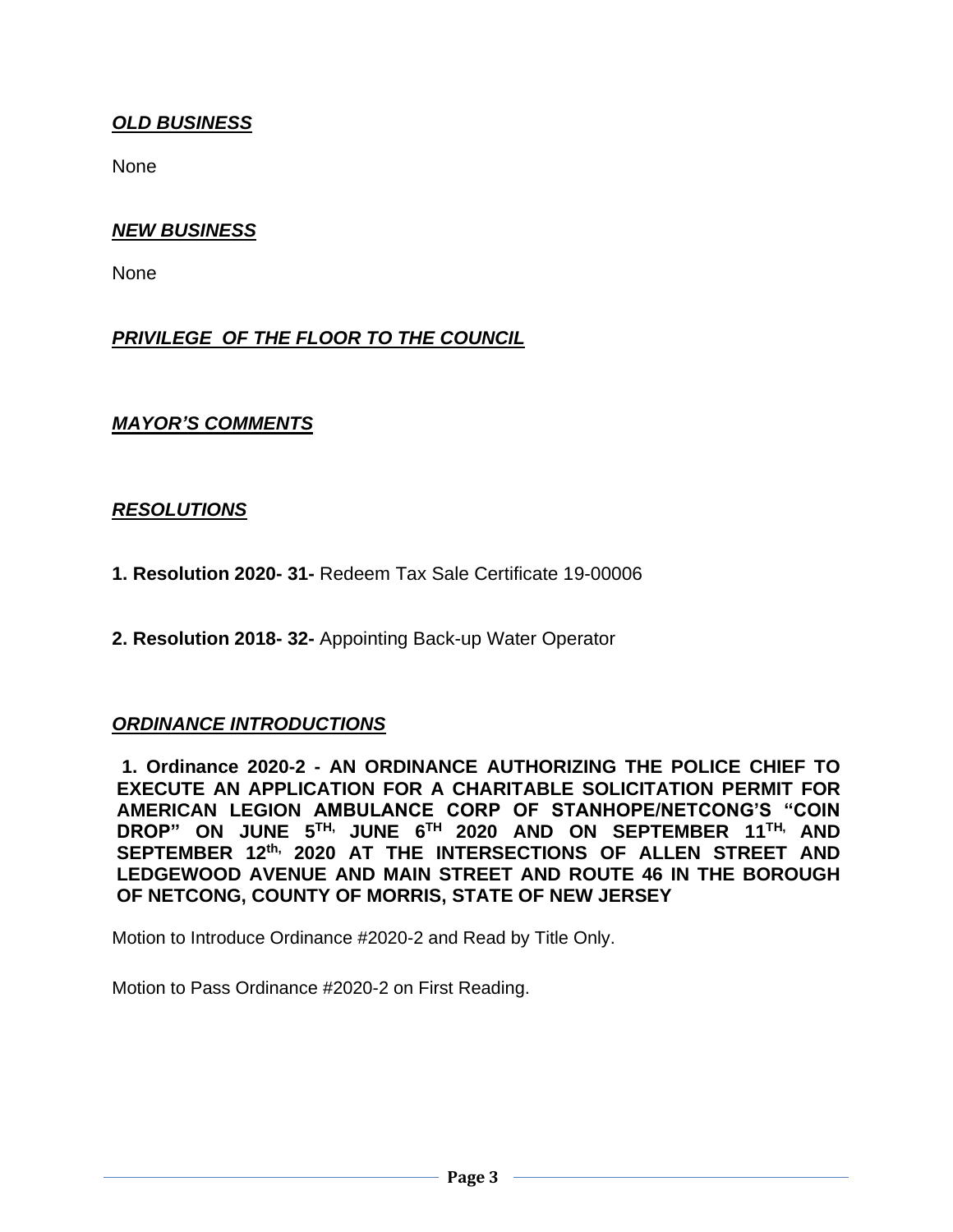**2. Ordinance 2020-3 - ORDINANCE OF THE BOROUGH OF NETCONG, COUNTY OF MORRIS AND STATE OF NEW JERSEY AUTHORIZING AND APPROVING A FINANCIAL AGREEMENT BETWEEN THE BOROUGH OF NETCONG AND CROWN WALK URBAN RENEWAL, LLC, FOR PROPERTY KNOWN AS BLOCK 19, LOT 14 PURSUANT TO THE LONG-TERM TAX EXEMPTION LAW (***N.J.S.A.* **40A:20-1** *et seq***.)**

Motion to Introduce Ordinance #2020-3 and Read by Title Only.

Motion to Pass Ordinance #2020-3 on First Reading.

#### **3. Ordinance 2020-4 – AN ORDINANCE ADOPTING THE TOWN REDEVELOMENT PLAN FOR BLOCK 28, LOT 15,16,17,18,20 &21**

Motion to Introduce Ordinance #2020-4 and Read by Title Only.

Motion to Pass Ordinance #2020-4 on First Reading.

#### **4. Ordinance 2020-5 - AN ORDINANCE GRANTING MUNICIPAL CONSENT FOR THE OPERATION OF A CABLE TELEVISION SYSTEM WITHIN THE BOROUGH OF NETCONG, NEW JERSEY TO CSC TKR, LLC D/B/A CABLEVISION OF MORRIS**

Motion to Introduce Ordinance #2020-5 and Read by Title Only.

Motion to Pass Ordinance #2020-5 on First Reading.

#### *REPORTS*

Motion to Incorporate All Reports into the Minutes

#### *BILLS*

Motion to Pay All Bills When Funds are Available